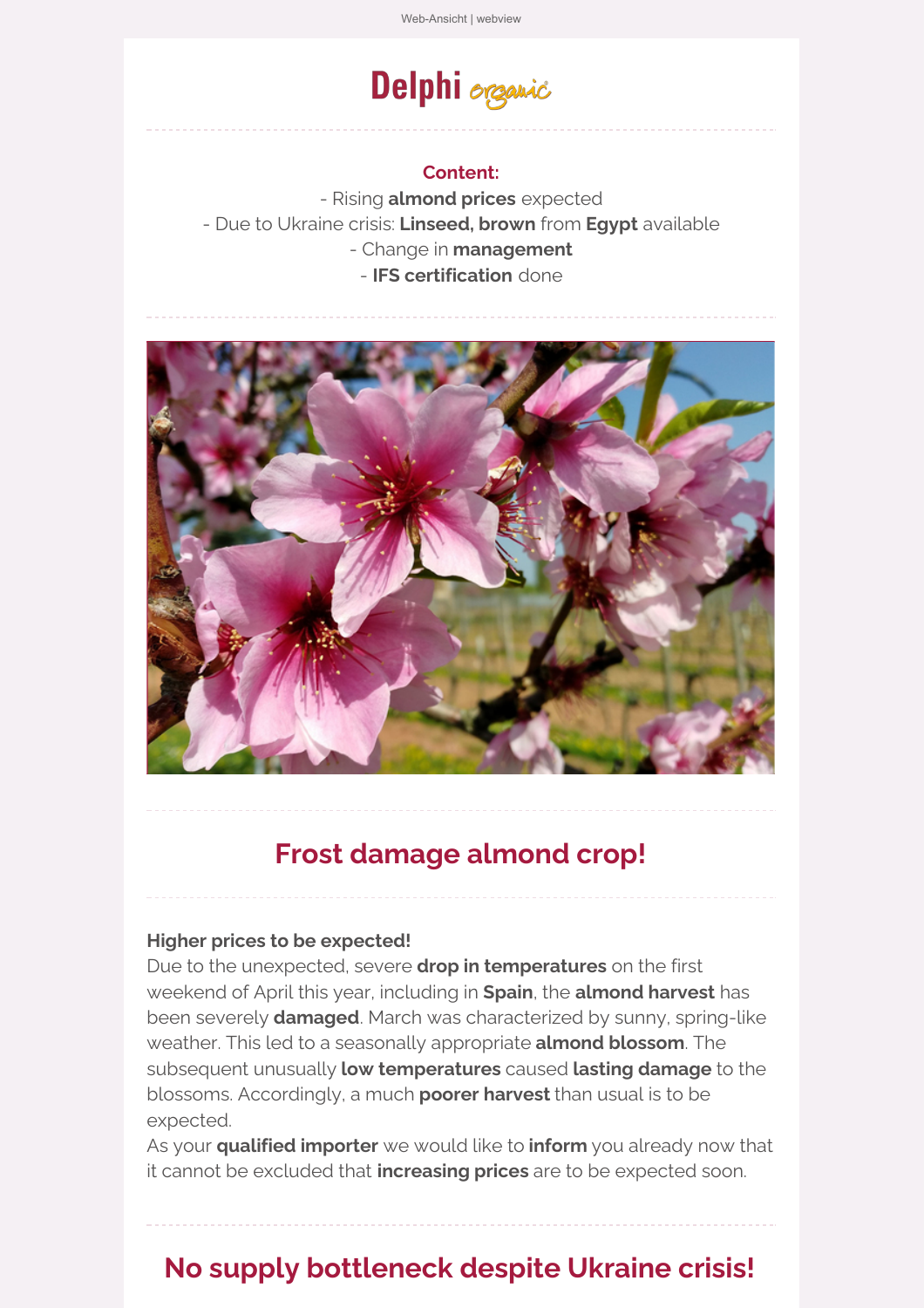#### **[Organic](https://ta37b2676.emailsys1a.net/c/36/5212965/0/0/0/308533/679fffbbf6.html) linseed, brown from alternative cultivation area!**

For the well-known and difficult to bear reasons of the **crisis in Eastern Europe** with consequences in terms of agricultural products, we would like to **offer** you an **alternative** to **organic [linseed,](https://ta37b2676.emailsys1a.net/c/36/5212965/0/0/0/308533/679fffbbf6.html) brown**: Fresh goods from **Egypt** will be available in **good quality** in the coming weeks.

If you are **interested**, please feel free to **contact** us.



In our assortment you can find

### **[Organic](https://ta37b2676.emailsys1a.net/c/36/5212965/0/0/0/308533/679fffbbf6.html) linseed**

**Origin:** Egypt, Eastern Europe, China **Available:** in brown and golden yellow

**[Order](https://ta37b2676.emailsys1a.net/c/36/5212965/0/0/0/308533/679fffbbf6.html) Now**

### **Interessiert an unserem Sortiment?**

Wir bieten eine reichhaltige Bandbreite **unterschiedlichster Produkte**. Einen Überblick bietet unser Sortimentsangebot:

**[www.delphiorganic.com/bio-mandeln/](https://ta37b2676.emailsys1a.net/c/36/5212965/0/0/0/308517/c0f34f7dd6.html)**. Sollten Sie einen Artikel suchen, der nicht aufgeführt ist, versuchen wir auch diesen Wunsch zu erfüllen.

Sprechen Sie uns gerne an:

**[mdornhege@delphiorganic.com](https://ta37b2676.emailsys1a.net/c/36/5212965/0/0/0/308509/88bb1f9484.html)**

**+49 251 28056-11**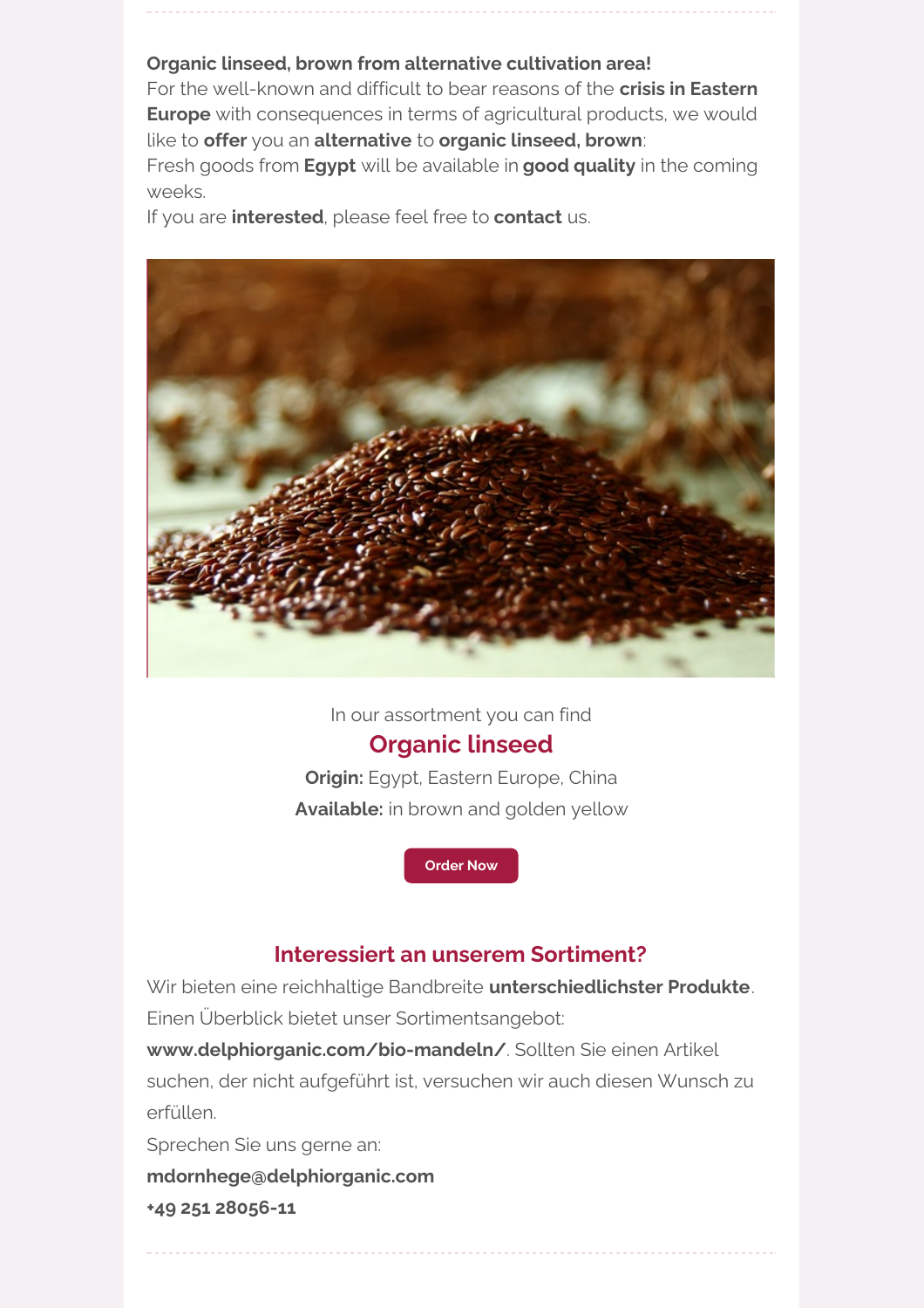## **Change in the management**



### **Management extended by two additional managing directors!**

At the end of 2021, **Patrick Curran** and **Markus Dornhege**, founding partners 20 years ago, were appointed as additional **managing directors**. Due to expansion in various areas, the two former authorized signatories with sole power of attorney have now been appointed as managing directors with sole power of representation. This gives us more **flexibility** and enables us to better represent different areas.

Together with **Michael Hebendanz**, the management now consists of the **triumvirate** of the three founding members.

We are very happy to have implemented this **further development** now in order to be able to continue to [guarantee](https://ta37b2676.emailsys1a.net/c/36/5212965/0/0/0/308537/ff77d4ff5f.html) the **success** of **Delphi Organic** in the future.

# **IFS Broker certificate continuously renewed**